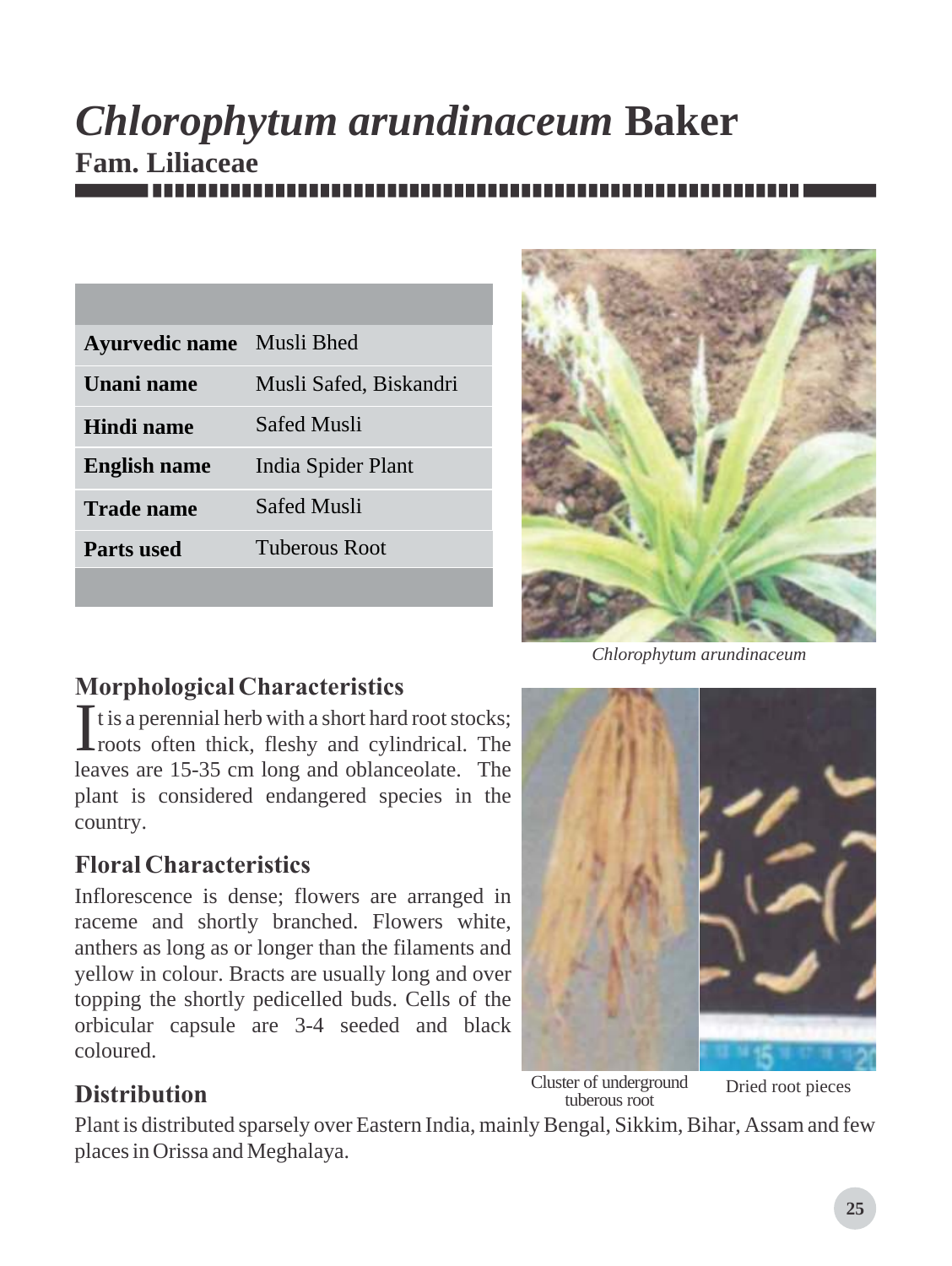#### *Climate and Soil*

A tropical and subtropical climate with humid atmosphere is suitable for its growth. Temperature  $20^{\circ}$ C-25 $^{\circ}$ C, rainfall 150-200 cm and relative humidity around 70% is suitable for its better performances. Sandy-loam and organic matter rich in clay loam soil is suitable for the plant.

#### *Propagation Material*

Seed and root tubers.

#### *<sup>8</sup> Agro-technique*

#### *Nursery Technique*

- **Raising Propagules:** Root stocks @ 7-10 quintals are required per hectare. Germination of untreated seeds is about 9-12%. Seed treatment with concentrated sulphuric acid for half an hour, followed by treatment of Gibberellic acid (GA) 100 ppm enhances germination upto 38%.
- **Propagule Rate and Pretreatment:** 45000-50000 seedlings per hectare as a mono crop; whereas 30000-40000 seedlings are required for plantation with *Cajanus cajan* (Pigeonpea) as a shade plant.

#### **Planting in the Field**

- **Land Preparation and Fertilizer Application:** Land should be ploughed, harrowed 2-3 times to make it to good tilth. FYM  $\omega$  20 t/ha may be applied during land preparation. NPK @ 90:30:30 kg/ha is recommended; of this, N is split in 3 doses. The first split of 30 kg N with entire quantity of P and K may be applied at the time of land preparation and rest of Nitrogen be applied after 3 and 6 months of planting.
- **Transplanting and Optimum Spacing:** Seeds may be sown in line during March in raised beds 10 cm apart. Frequent watering is necessary. By May-June seedlings are ready for transplantation. Shade must be provided in the plantation. 60X30 cm is recommended optimum spacing.
- **Intercropping System:** *Cajanus cajan* is found as a good intercrop providing shade to the growing plants.
- **Interculture and Maintenance Practices:** Hand weeding and hoeing at 4 months interval in first year; thereafter, twice in a year will keep the fields free from weeds.
- **Irrigation Practices:** Largely rain fed irrigated in dry season only or as required.
- **Weed Control:** Weed control is required at 45 days after planting and thereafter at 4 months interval. Pre-emergence application of Simazine 2.0 kg/ha or Pendimethaline @ 1.0 kg/ha is followed by hand weeding.

*<sup>8</sup> Agro-technique study carried out by North East Institute of Science Technology (NEIST) Jorhat – 785006, Assam.*